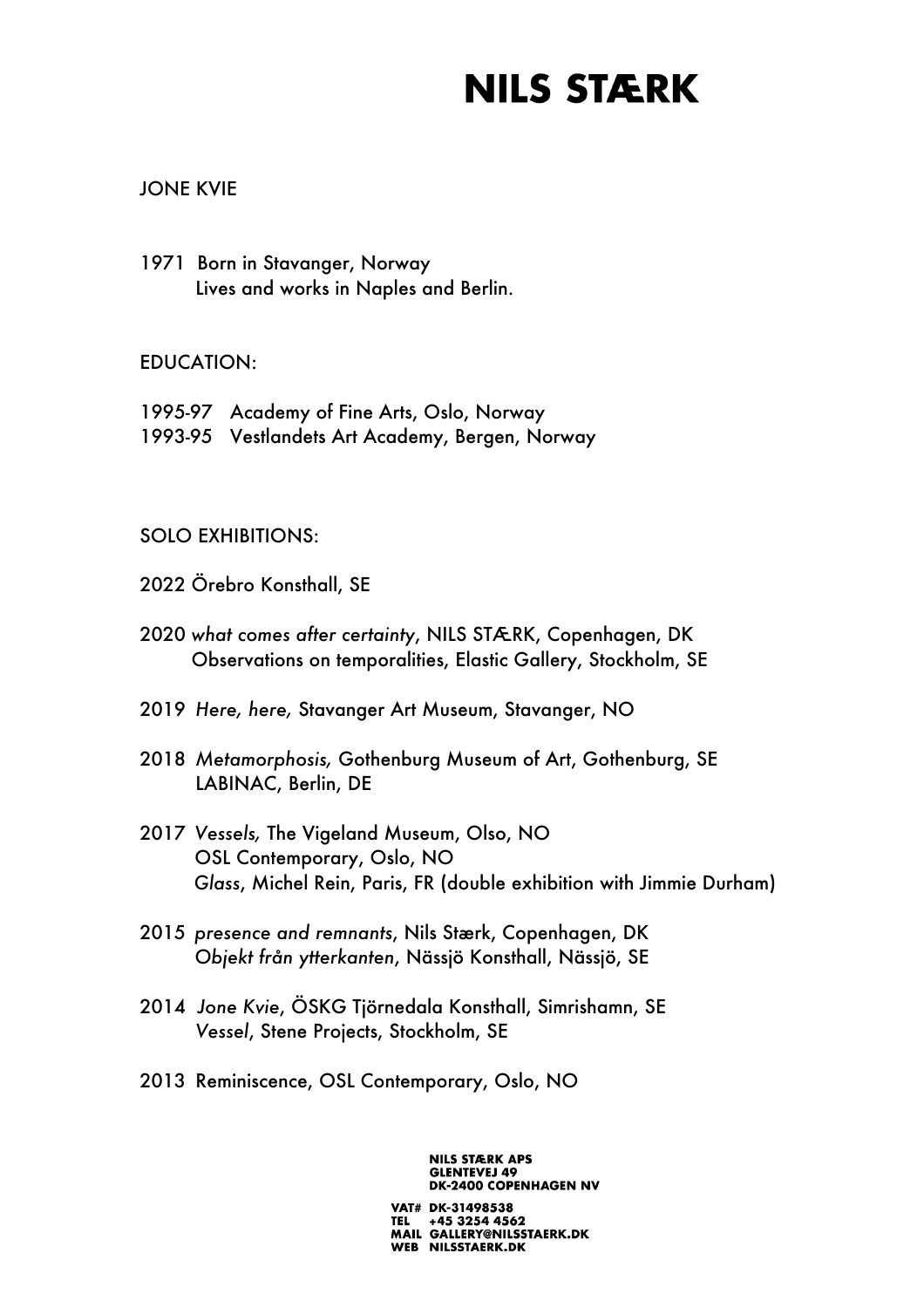- 2012 *Matter of Reflections*, Nils Stærk, Copenhagen, DK
- 2011 *Celestial Bodies*, Stene Projects, Stockholm, SE *Stellar Core*, Galerie Opdahl, Berlin, DE
- 2010 Jone Kvie, Galerie Mark Müller, Zürich, CH *Everything falling into place*, Nils Stærk, Copenhagen, DK *H II region*, Elastic, Malmö, SE *Portent*, Stene Project, Stockholm, SE
- 2009 *Stellar Peak*, Galleri Opdahl, Stavanger, NO Jone Kvie, Sculptures 1999-2009, Sörlandets Kunstmuseum, Kristiansand, NO Jone Kvie, Charro Negro Galeria, Guadalajara, MX
- 2008 *Supermassive Star System*, Galerie Opdahl, Berlin, DE *Beginnings and endings*, Kristianstad Konsthall, Kristianstad, NO Arnstedt & Kullgren, Båstad, NO
- 2007 Kunstnerforbundet, Oslo, NO *Deep Space,* Nils Stærk Contemporary Art, Copenhagen, DK
- 2006 *Carrier,* Galleri Opdahl, Stavanger, NO Arnstedt & Kullgren, Båstad, NO Elastic Gallery, Malmö, SE
- 2004 *Oracle*, I 20 Gallery, New York, US *Oracle*, Galleri Sølvberget, Stavanger, NO
- 2003 *interstellar*, Nils Stærk Contemporary Art, Copenhagen, DK
- 2002 Galleri MGM, Oslo, NO
- 2001 *remote matter*, Galleri Sølvberget, Stavanger, NO
- 2000 *field*, Kunstnernes Hus Project Room, Oslo, NO
- 1998 Galleri Sølvberget, Stavanger, NO

**NILS STÆRK APS GLENTEVEJ 49 DK-2400 COPENHAGEN NV**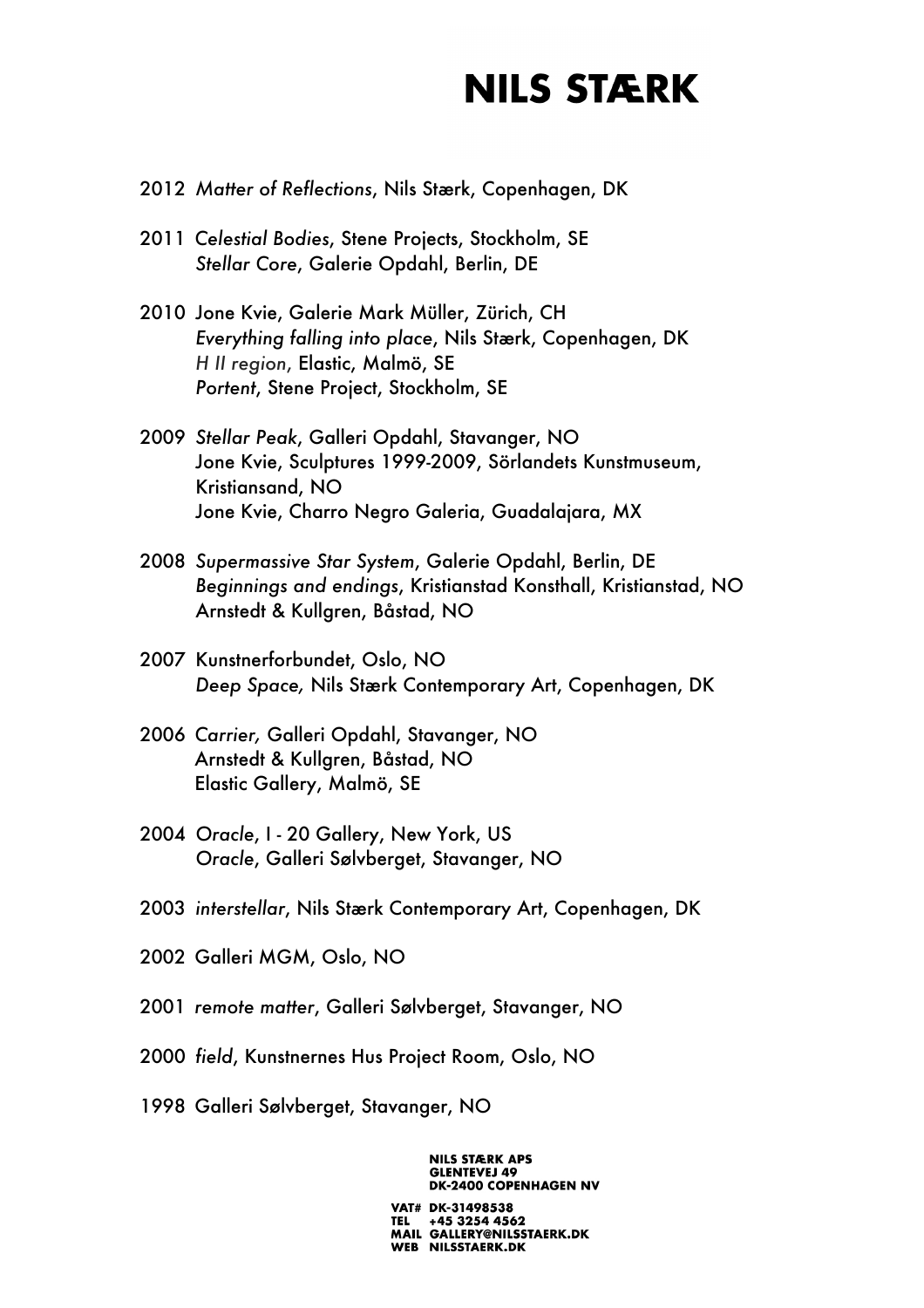#### GROUP EXHIBITIONS

- 2022 *Evigt liv*. Curated by Magnus af Petersens, Liljevalchs Konsthall Stockholm, SE MARBLE, Kunsten Museum of Modern Art Aalborg, DK Jone Kvie and Jimmie Durham, OSL Contemporary, Oslo, NO
- 2021 Market Extended, Liljevalchs, Stockholm, SE Fuori Salone/Alcova, Labinac, Milan, IT
- 2020 Skulptursonen i Øvre Slottsgate, Oslo, NO
- 2019 Jimmie Durhamm, Per Dybvig, Jone Kvie, Hermann Noack, Berlin, DE *Cosmologic Arrows, Bonniers* Konsthall, Stockholm, SE *The Gifts of Tony Podesta*, American University Museum, Washington, DC, US
- 2018 Presentation of Designs, LABINAC (a design collective started by Maria Thereza Alves and Jimmie Durham), Berlin, DE
- 2017 *The 25-Year Old – Purchases for the collection of Stavanger Art Museum 1992 - 2017*, Stavanger Art Museum, Stavanger, NO *Monumentum 9: (alienation),* The Nordic Biennial, Moss, NO
- 2016 *Nature Morte,* Bohusläns Museum, Uddevalla, SE
- 2015 *Beam me up!* Kristianstad Konsthall, SE
- 2013 *Surface Core,* Elastic Gallery, Malmö, SE *Director's Choice 7-9-13*, ARoS Aarhus Art Museum, Aarhus, DK
- 2012 *Breuning, Bäckström, Einarsson, Gamdrup, Kvie, Kvium, Lagomarsino, Rødland, Storch, Superflex*, Nils Stærk, Copenhagen, DK *Clouds,* Skissernas Museum, Lund, SE

**NILS STÆRK APS GLENTEVEJ 49 DK-2400 COPENHAGEN NV**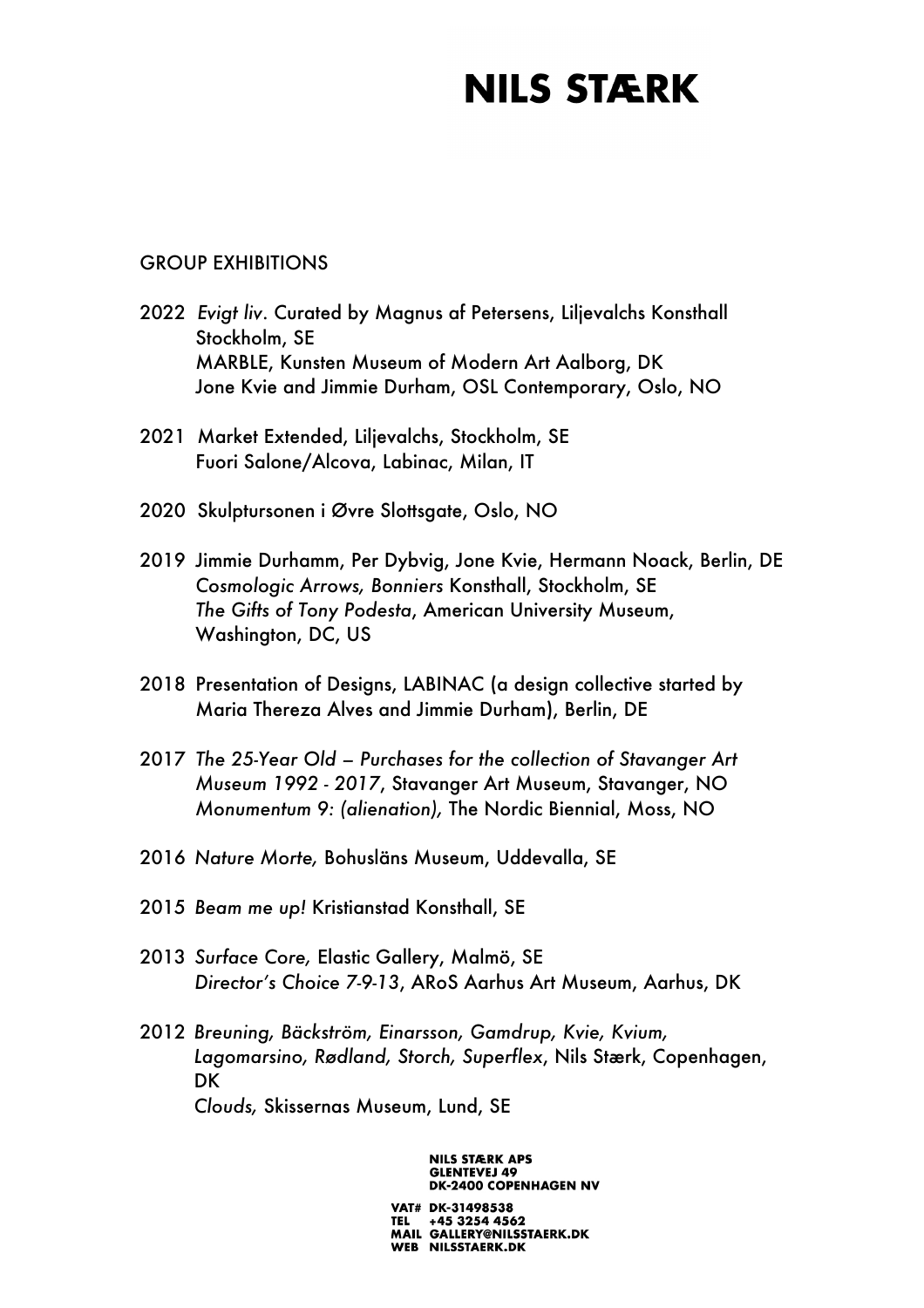- 2011 Göteborg Art Museum, Gothenburg, SE *Take Me To Your Leader!* Bergen Art Museum, Bergen, NO *Spencer Finch, Mads Gamdrup, Nils Erik Gjerdevik, Jone Kvie*, Nils Stærk, Copenhagen, DK
- 2010 *Babel,* Bergen Art Museum, Bergen, NO *Take Me To Your Leader! The Great Escape Into Space*, The Museum of Contemporary Art and The National Museum of Art, Architecture and Design, Oslo, NO *Spår*, Malmö Art Museum, Malmö, SE *Border District*, Haugar Art Museum, Tønsberg, NO *Art in the City*, Art Brussels, Nils Stærk, Copenhagen, DK *In Light Of Dark Matter*, Oblik, Wandersford Quay, Cork, EI
- 2009 Mads Gamdrup & Jone Kvie, Brænderigården, Viborg, DK Beijing Art Biennial, Norwegian Pavillion, Beijing, CN
- 2008 Art Basel Miami Beach, Nils Stærk, Copenhagen, DK NADA Art Fair, Elastic, SE *Blown Away*, Krannert Art Museum, Champaign, IL *Unknown Land*, Elastic, Malmö, SE *The real Thing*, new acquisitions, Mälmö Konstmuseum, Malmö, SE
- 2007 Nominated for StatoilHydro Art Award *Tempo*, Skien, NO *Guds Ansikter*, Kulturkirken Jakob, Oslo, NO *I Love Malmö*, works from Malmö Art Museum, Turku Art Museum, Turku, FI *Pastiche*, Sølyst Slot, Jyderup, DK
- 2006 *Summer*, Nils Stærk, Copenhagen, DK *The end, my friend*, Spielhaus Morrison Gallery, Berlin, DE
- 2005 *Contemporary Nordic Sculpture 1980-2005*, The Wanås Foundation *Naturlige Fenomener*, Tysvær Kunstforening, NO
- 2004 *Until 2005*, Galerie MøllerWitt, Aarhus, Dk

**NILS STÆRK APS GLENTEVEJ 49 DK-2400 COPENHAGEN NV**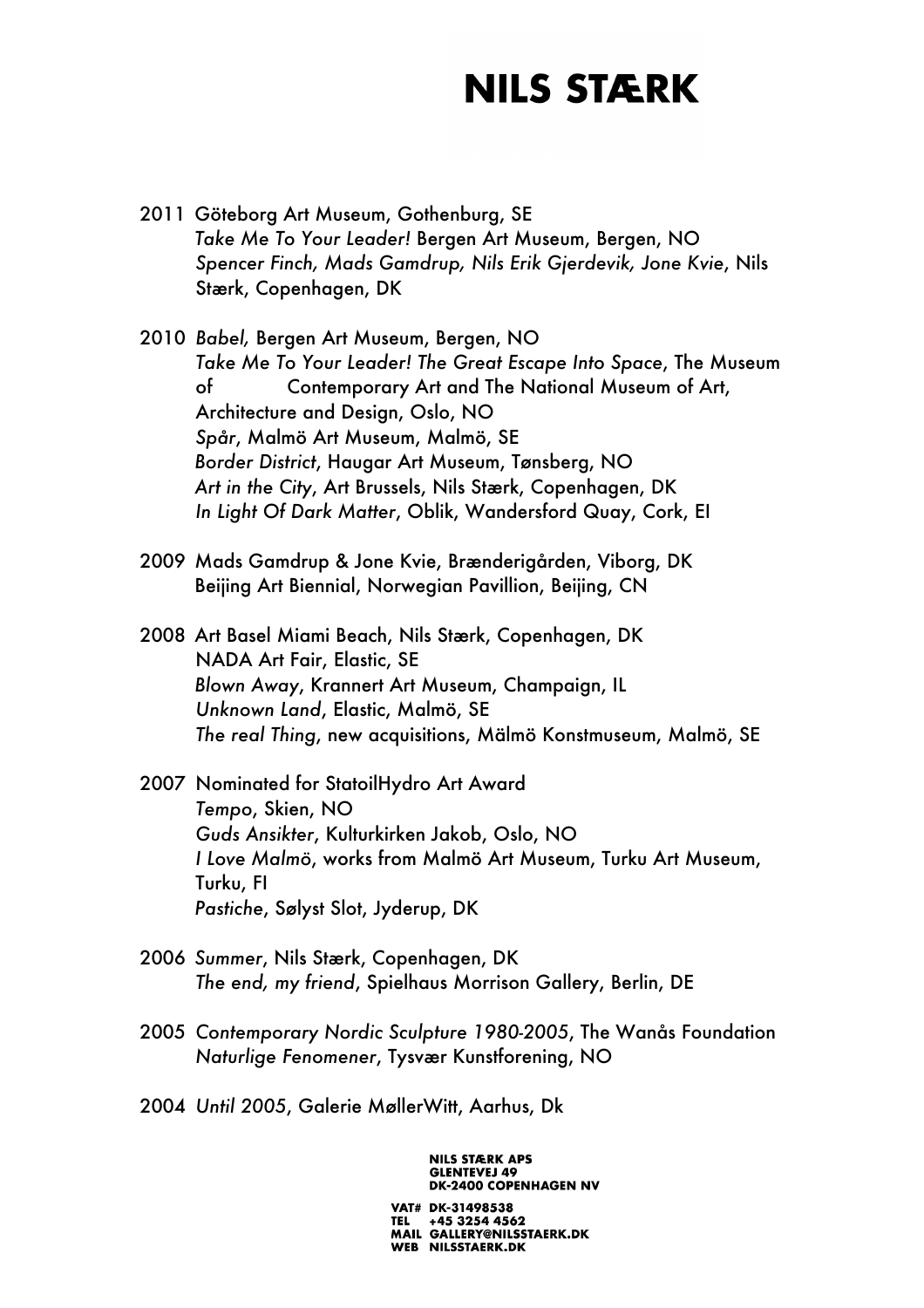*Up and coming*, ARCO'04 invitational: Nils Stærk Contemporary Art, Copenhagen, DK

- 2002 *Over the Horizon*, 15 nordiska nutida konstnärer, Malmø Artmuseum, works from the collection, Malmø, SE *Malmø*, Galleri F-15, Moss, NO
- 2001 UKS Biennial, Oslo, NO
- 2000 *Efterårsutstillingen*, Charlottenborg, Copenhagen, DK
- 1999 *Jone Kvie / Søssa Jørgensen*, c/o Atle Gerhardsen, Oslo, NO *Kvie, Bergman and Lund*, Galleri Brandstrup, Moss, NO
- 1997 *22 artists from Oslo*, Gothenburg Museum of Art, Gothenburg, SE

#### PUBLIC AND PRIVATE COMMISSIONS:

- 2017 Østfold Hospital, Oslo, Norway
- 2012 Molde Konserthus, Norway
- 2011 Tromstun School, for Public Art Norway (KORO)
- 2009 Proposal for picnic areas, Norway. Winner of first prize Oslo Prison, for Public Art Norway (KORO)
- 2008 University of Umeå, for The National Public Arts Council Alt Flyder, Tempo, Skien, Norway
- 2007 Hitec headquarters, Stavanger, Norway
- 2004 The Norwegian Parliament Kverneland Bil, Sandnes, Norway
- 2003 Telenor Headquarter, entrance, Oslo, Norway Oslo Municipality Collection, Norway
- 1999 Stavanger Aftenblad, Stavanger, Norway

#### **NILS STÆRK APS GLENTEVEJ 49 DK-2400 COPENHAGEN NV**